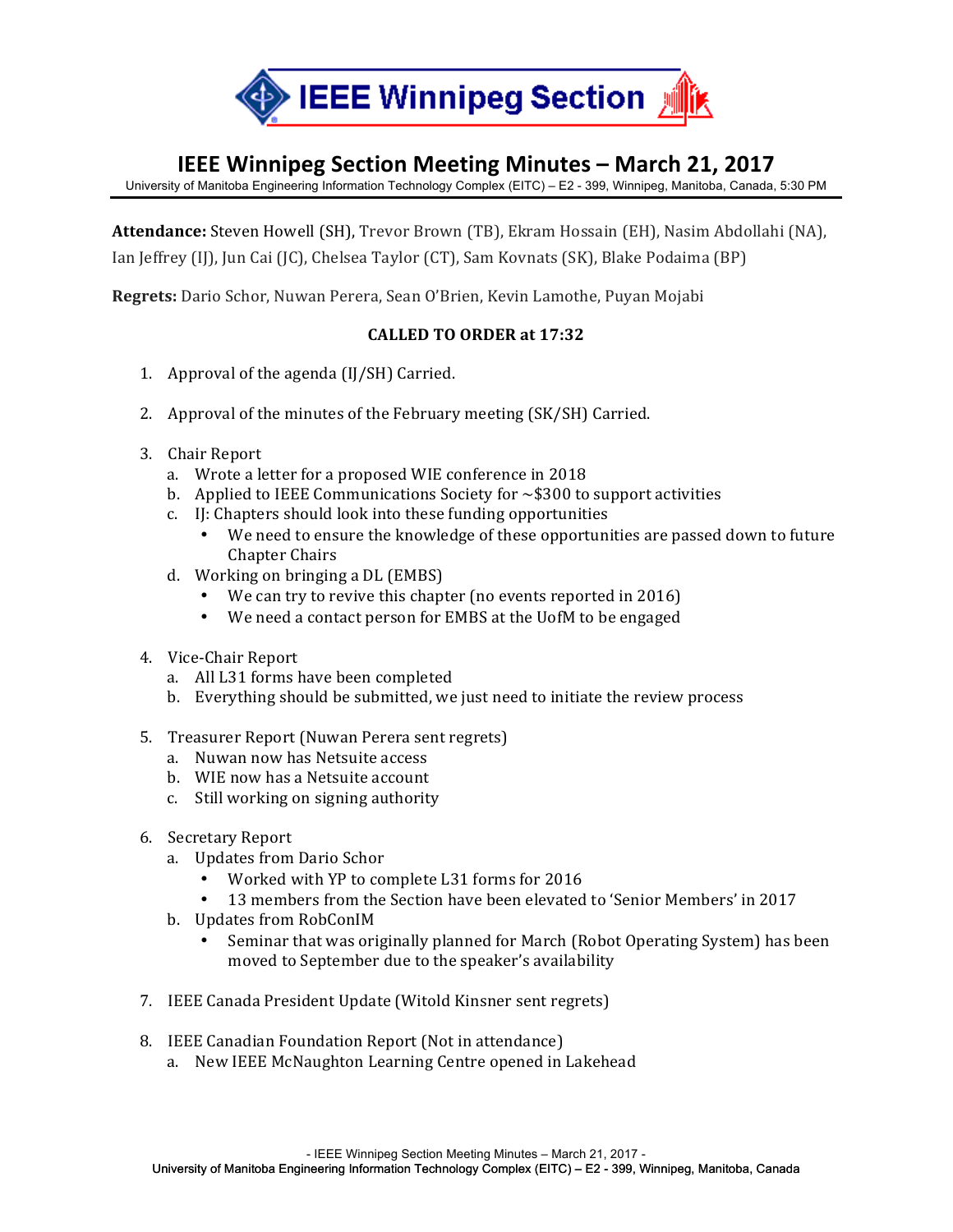- 9. Membership Development Update (Dario Schor sent regrets)
	- a. See the Secretary's report
- 10. Chapter and Affinity Group Reports
	- a. Communications (JC)
		- No updates, thinking about bringing a DL
	- b. Computer and Computational Intelligence (II)
		- Chris Henry is working on bringing a speaker before the end of term
	- c. EMBS (BP)
		- Would like to bring in a DL to give a seminar at the University plus a talk at the Canadian Medical and Biological Engineering Conference in Winnipeg (May 24-26) 2017)
		- IEEE Winnipeg could have a presence at the conference
		- Local expenses would be for 3 days, approximately \$800-900 i. We usually fund about half that amount for DLs
		- BP will talk with Sherif or Sergio (this should be dealt with at the Chapter level first)
		- The DL will usually provide an estimate of their expected local costs upon request
	- d. EduManCom (Not in attendance)
	- e. PES (Not in attendance)
	- f. Waves (Puyan Mojabi sent regrets)
		- Hosted a DL from VTS (Prof. Goeffrey Ye Li)
	- g. RobConIM (Sean O'Brien sent regrets)
		- See the Secretary's report
	- h. GRSS-AES (Not on attendance)
	- i. YP (Not in attendance)
	- j. Life Members (Not in attendance)
	- k. WIE (NA)
		- Held an outreach day (collaborated with Girls in Gaming) an Tec Voc Highschool i. 30-40 students
			- ii. Robotics workshop, well received
	- l. TISP (Witold Kinsner sent regrets)
	- m. Newsletter (Not in attendance)
		- New issue planned for April
		- Submit articles for this issue to Brent by March 31
- 11. Reports from student branch chairs
	- a. University of Manitoba (CT)
		- Helped TISP with an event (Arduinos)
		- April  $8<sup>th</sup>$  outreach event planned for HS students (robotics)
	- b. Lakehead University (Not in attendance)
	- c. Assiniboine College (Not in attendance)
	- d. Red River College (Not in attendance)
- 12. New business
	- a. Investment review
		- The returns the last three years have been on the order of  $0.2$ - $0.3\%$
		- We can look into other investment options
			- i. SK will provide information on moving the investments to the ICF fund